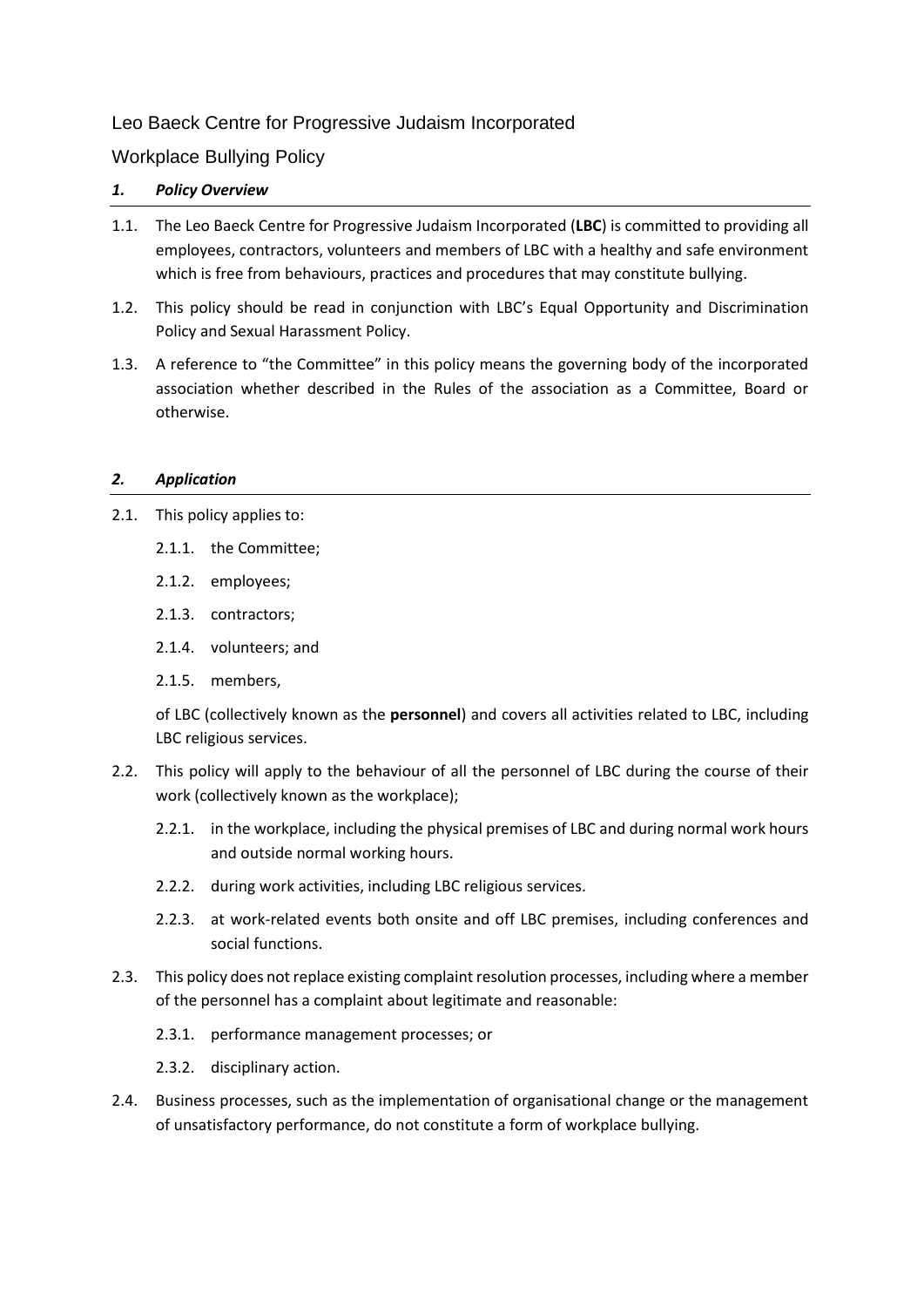### *3. What is workplace bullying?*

- 3.1. **Workplace bullying** is repeated, and unreasonable behaviour directed towards a worker or a group of workers that creates a risk to health and safety.
- 3.2. **Repeated behaviour** refers to the persistent nature of the behaviour and can involve a range of behaviours over time.
- 3.3. **Unreasonable behaviour** means behaviour that a reasonable person, having considered the circumstances, would see as unreasonable, including behaviour that is victimising, humiliating, intimidating or threatening.
- 3.4. **Risk to health and safety** includes risk to the psychological or physical health of the staff member or visitor.
- 3.5. Bullying and intimidation is unsolicited action which may be direct or imposed by indirect means. It may occur in one-to-one situations, in front of the personnel or others or by written, visual, electronic communications such as letters, drawings, emails, social media or telephone communications.

### *4. Types of Behaviour*

- 4.1. Bullying behaviours range from the very obvious such as physical and verbal assault and abuse through to the very subtle such as continually undermining another person. The following are examples of the types of behaviour that might constitute bullying and intimidation:
	- 4.1.1. practical jokes or initiation;
	- 4.1.2. abusive, insulting or offensive language or comments;
	- 4.1.3. aggressive and intimidating conduct;
	- 4.1.4. belittling or humiliating comments;
	- 4.1.5. victimisation;
	- 4.1.6. unjustified criticism or complaints;
	- 4.1.7. deliberately excluding someone from work-related activities;
	- 4.1.8. withholding information that is vital for effective work performance;
	- 4.1.9. setting unreasonable timelines or constantly changing deadlines;
	- 4.1.10. setting tasks that are unreasonably below or beyond a person's skill level;
	- 4.1.11. denying access to information, supervision, consultation or resources to the detriment of the worker;
	- 4.1.12. spreading misinformation or malicious rumours; and
	- 4.1.13. changing work arrangements such as rosters and leave to deliberately inconvenience a particular worker or workers.

Bullying may comprise one or a number of the types of behaviour listed above.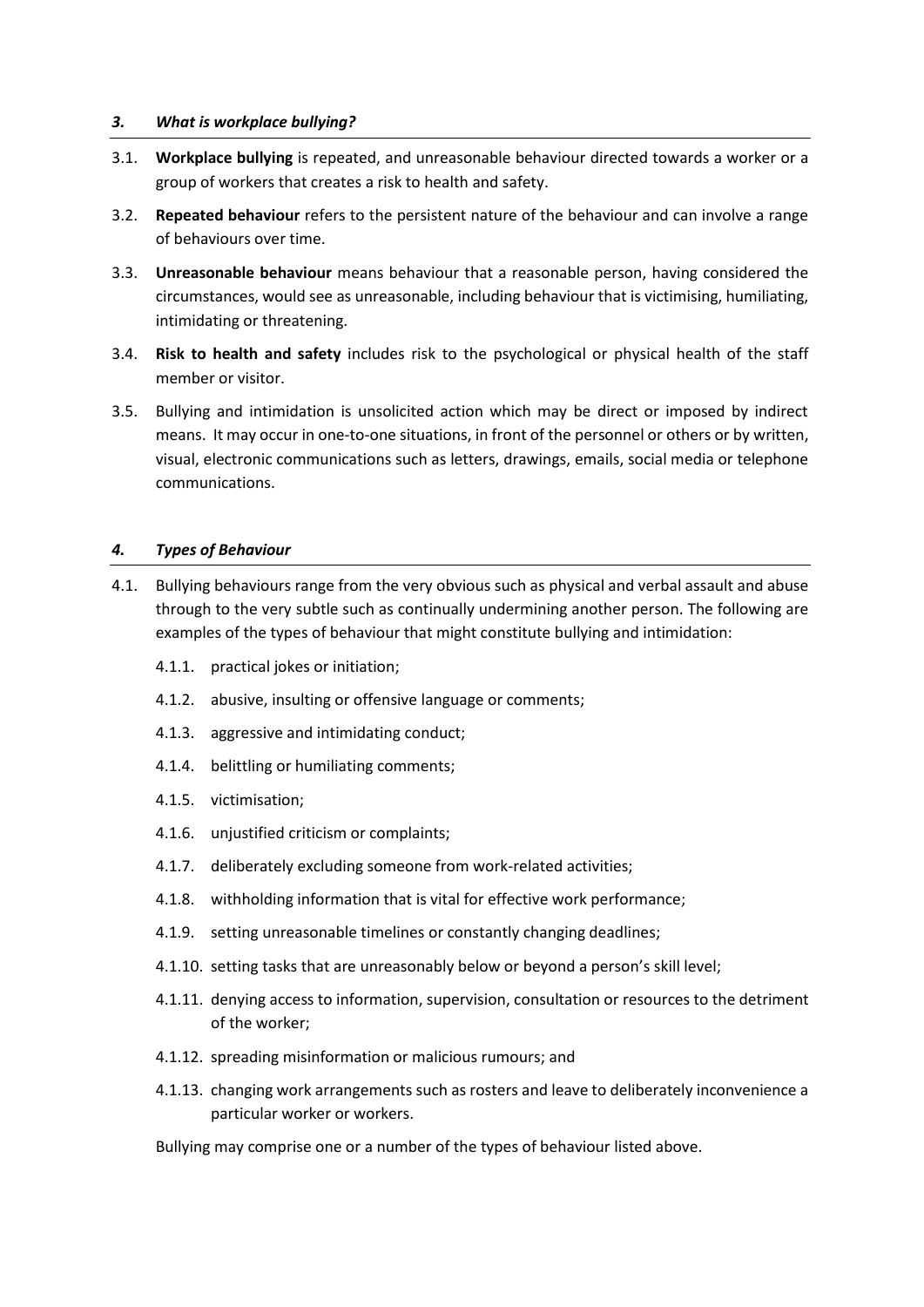### *5. What is not workplace bullying?*

- 5.1. Reasonable management actions carried out in a fair way are not bullying. It is reasonable for management to take actions to allocate and manage the work within a workgroup. This may include:
	- 5.1.1. setting performance goals, standards and deadlines;
	- 5.1.2. allocating work;
	- 5.1.3. rostering and allocating working hours;
	- 5.1.4. transferring a worker;
	- 5.1.5. deciding not to select a worker for promotion;
	- 5.1.6. informing a worker about unsatisfactory work performance;
	- 5.1.7. informing a worker about inappropriate behaviour;
	- 5.1.8. implementing organisational changes;
	- 5.1.9. performance management processes;
	- 5.1.10. constructive feedback; and
	- 5.1.11. downsizing.
- 5.2. The actions set out in clause 5.1 may be considered unfair if they are taken to be delivered in an unreasonable and abusive manner.

#### *6. Responsibility*

- 6.1. All personnel have an obligation and responsibility to proactively promote a workplace free of workplace bullying and intimidation in any working relationship between different personnel members.
- 6.2. The Committee is responsible for
	- 6.2.1. endorsing this policy and related procedures; and
	- 6.2.2. proactively promoting a workplace free from bullying and intimidation and act on incidents;
	- 6.2.3. providing for appropriate training and information to personnel of the workplace about what are acceptable and unacceptable workplace behaviours;
	- 6.2.4. informing personnel of the actions they can take if they feel they are being bullied or intimidated;
	- 6.2.5. arranging or providing adequate and appropriate support to personnel who make a complaint about bullying, including ensuring that the matter is treated confidentially and that the complainant is not victimised; and
	- 6.2.6. dealing fairly with all persons involved in allegations of bullying and intimidation including ensuring due process.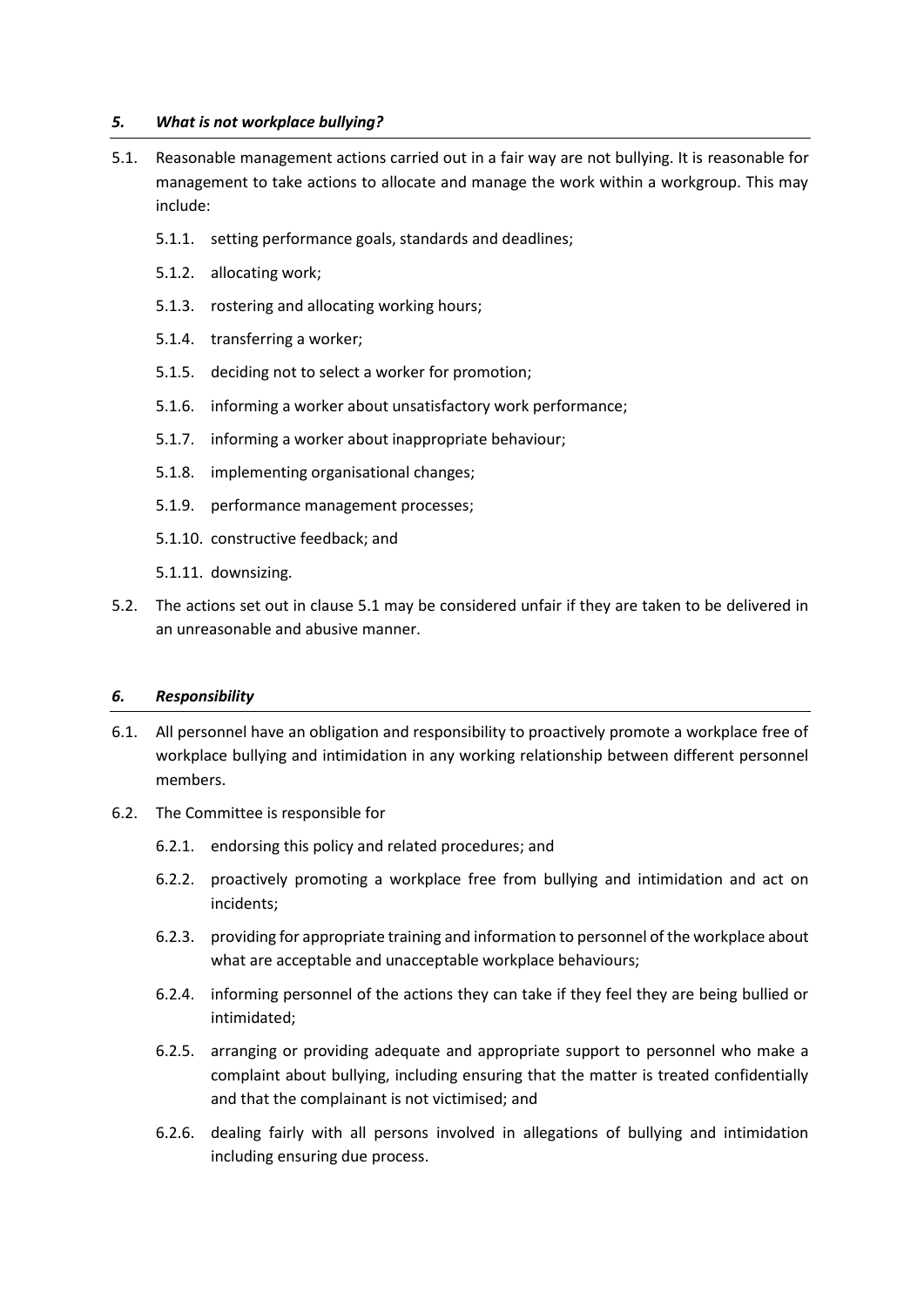- 6.3. Employees, contractors, volunteers and members are responsible for:
	- 6.3.1. ensuring they are familiar with this policy and complying with this policy;
	- 6.3.2. understanding the responsibilities and adhering to the policies and procedures associated with maintaining an environment free of bullying and violence;
	- 6.3.3. maintain complete confidentiality if they provide information during the investigation of a complaint.
- 6.4. This policy recognises that in some situations, people may not be aware that their behaviour is unacceptable or offensive, because such behaviour has become part of the prevailing culture of the workplace. It is the Committee's role to set acceptable standards and apprise personnel of their expectations.

### *7. Complaint Procedure*

### **Making a Formal Complaint**

- 7.1. A personnel member who feels they are being bullied or intimidated is entitled to make a formal complaint to the President of the Committee (**President**). The complaint may be made by another person should they so choose, on behalf of a personnel member.
- 7.2. The complaint must be in writing and provide sufficient information for the President to assess whether an investigation is warranted. The President may seek further information from the complainant or the other personnel member in order to ascertain whether an investigation is warranted. The complaint should include details of what informal steps have been taken to seek to resolve the matter or, if these have not been taken, why they are inappropriate.
- 7.3. Unless the President is convinced that the complaint is frivolous or malicious, the President will instigate an investigation of the complaint in circumstances where:
	- 7.3.1. informal efforts have not resolved the matter; and/or
	- 7.3.2. someone complained against has refused to participate in, or withdrawn from, conciliation.
- 7.4. If the President is convinced that the complaint is frivolous, vexatious or malicious, the President may advise the Committee to further investigate this and consider disciplinary action.
- 7.5. In the event that the President wishes to make, or is the subject of, a formal complaint, such complaint may be made in writing to another member of the Committee. The Committee must then nominate an independent member of the Committee to undertake the complaint procedure set out in this policy.

#### **Investigation of Formal Complaints**

- 7.6. Where the President assesses that an investigation of a complaint is warranted, the President will instigate a formal investigation into whether or not bullying or intimidation has occurred and, if so, who have been the perpetrators.
- 7.7. The person(s) against whom the complaint is made will be informed of the allegations and advised of their entitlement to be assisted by a work colleague or another representative,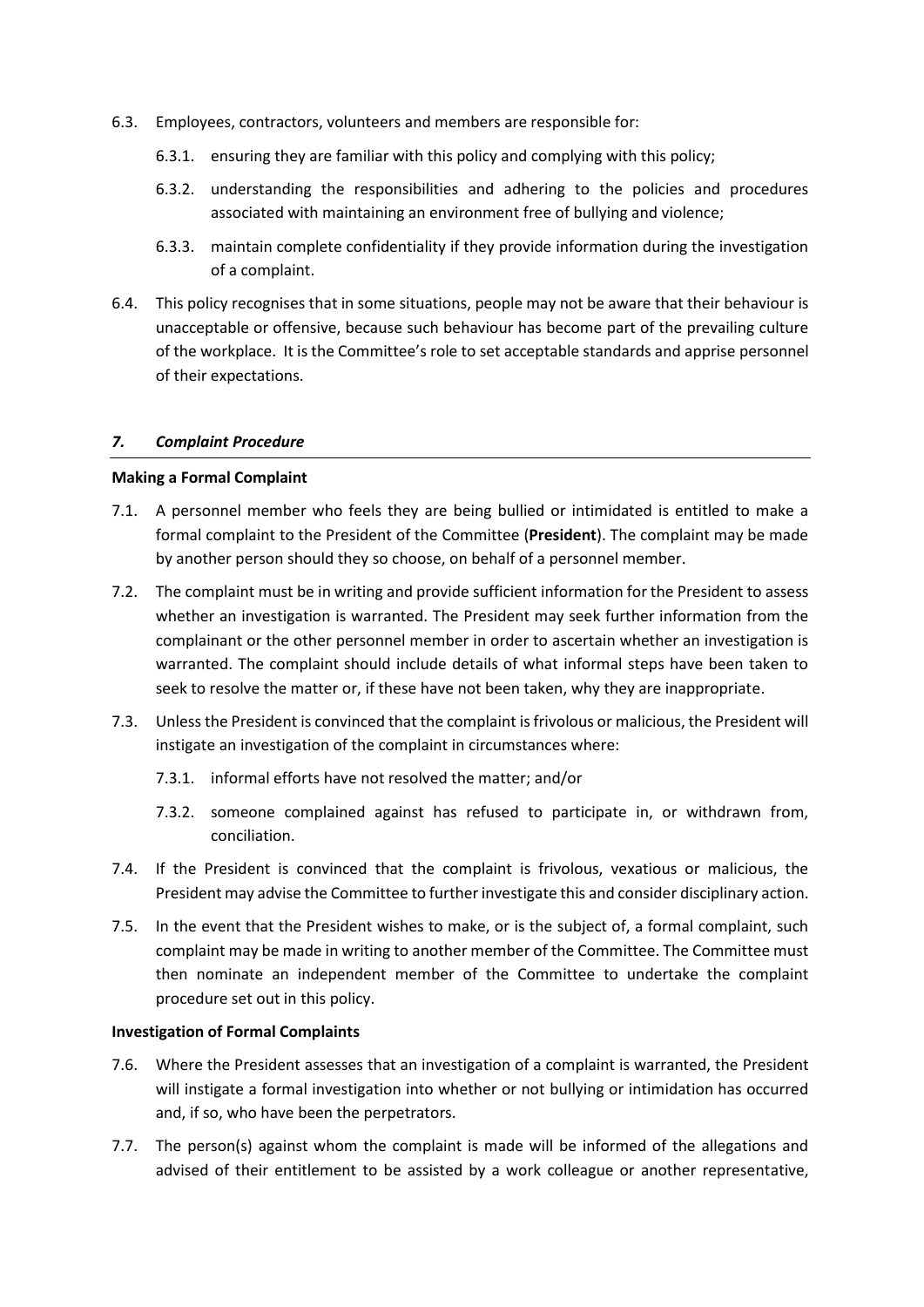should they so choose. They will also be advised that the outcome of the investigation could lead to disciplinary action.

- 7.8. The President shall ensure that whatever the outcome of the complaint, the complainant is not victimised.
- 7.9. The investigation may include gathering evidence from the complainant, the person(s) against whom the complaint is made and other relevant persons. The investigation shall be made in a timely manner, but ensure that everyone involved has adequate time and resources to provide relevant information. The report of the investigation shall be provided to the Committee, the complainant and the person(s) against whom the complaint was made.

## **Action on the Report**

- 7.10. The President shall advise the Committee on:
	- 7.10.1. the appropriate action, based on the findings of the investigation, which may include:
		- an apology;
		- changes to work practices;
		- disciplinary action;
		- training; or
		- notes placed in personnel file etc,
	- 7.10.2. whether or not disciplinary action is warranted against the person or persons subject to the complaint;
	- 7.10.3. remedial actions which should be taken by the Committee to prevent workplace bullying or intimidation;
	- 7.10.4. Whether counselling, conciliation or mediation should be provided.

### **Disciplinary Action**

- 7.11. Any disciplinary action in regard to workplace bullying or intimidation by a member or involving a member will be subject to the Disciplinary Action provisions set out in the Rules of LBC.
- 7.12. Any disciplinary action in regard to workplace bullying or intimidation will be taken in accordance with any Agreement under which the person subject to the complaint is engaged (if applicable). It is recognised that the report of the investigation into a formal complaint may be used to formulate allegations of misconduct or serious misconduct.

### *8. Additional Resources*

SafeWork Guide for Preventing and Responding to Workplace Bullying – May 2016

Contact the Victorian Equal Opportunity and Human Rights Commission.

| Phone:   | 1300 891 848                                    |
|----------|-------------------------------------------------|
| Address: | Level 3, 204 Lygon Street Carlton Victoria 3053 |
| Email:   | enquiries@veohrc.vic.gov.au                     |
| Web:     | www.humanrightscommission.vic.gov.au            |